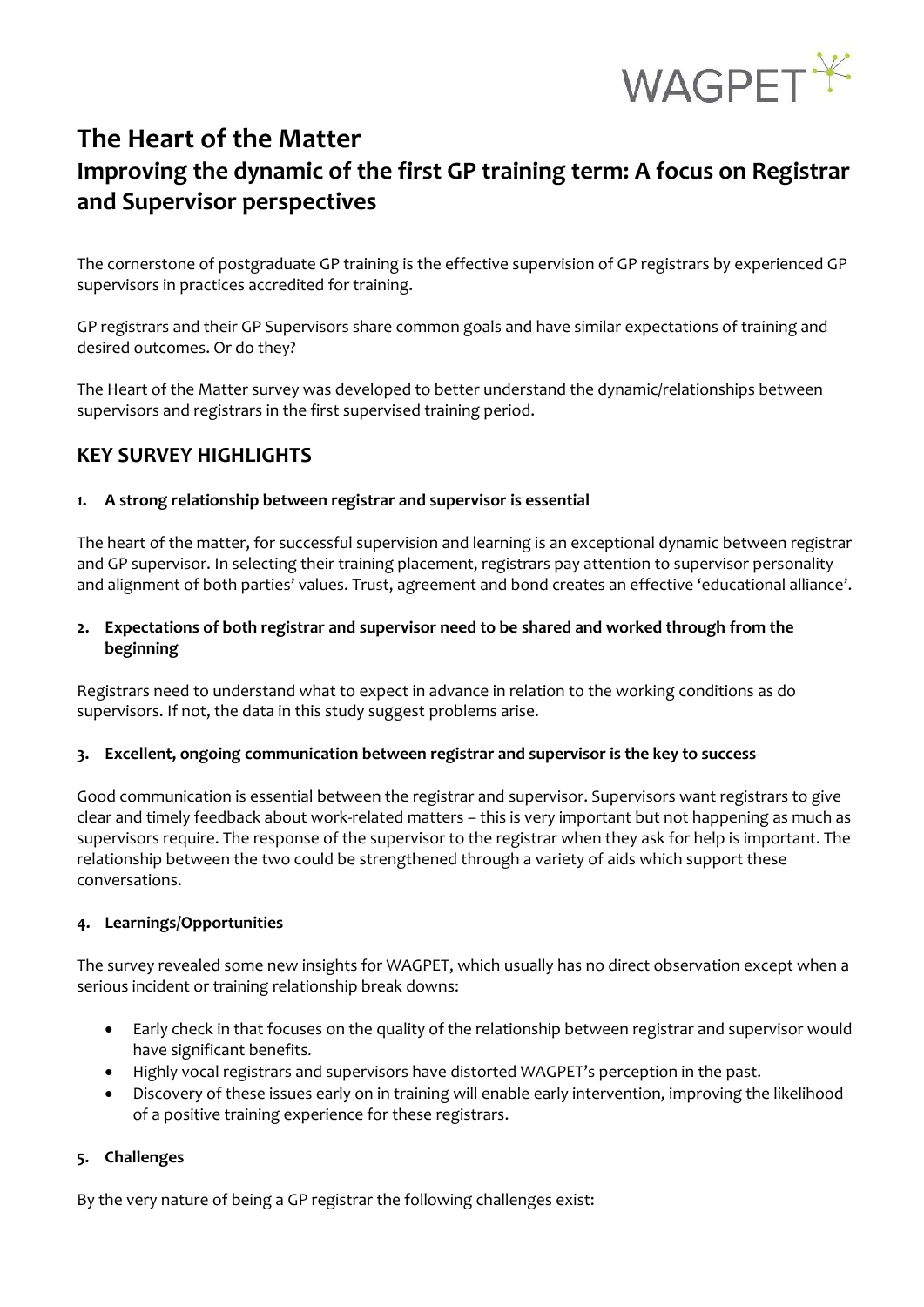

- Many patients are a 'new patient' to the clinic which presents its own challenges.
- The fee-for-service arrangements associated with salary complicates the length of time the registrar can allocate to these new patients.
- The patient may be a drop-in not wanting to wait to see the senior GPs but have urgent complex issues.

## **WHAT, WHEN, HOW**

In November 2020, WAGPET surveyed registrars and supervisors to better understand the dynamic between them in the first supervised GP term by determining differences in their respective levels of need in relation to 28 statements covering six areas:

- PRIOR TO COMMENCING AT THE PRACTICE (3 statements)
- WORKING ALLIANCE (7)
- **•** PRACTICE ENVIRONMENT (3)
- $\bullet$  CONSULTATIONS (4)
- REGISTRAR TRAITS (5)
- SUPERVISOR TRAITS (6)

Of 424 registrars eligible to take the survey, 221 responded (a majority female, 145). Of the 201 eligible supervisors, 116 responded (a majority male, 77).

# **THE FINDINGS**

Each area contained paired statements to elicit scores from each respondent about the importance of each statement and their own satisfaction in having it met in their first GP term. Overall, satisfaction for statements rated as important was high. Nonetheless, 'under-served' needs (which are important items eliciting low satisfaction ratings) for registrars spanned all six areas.

Under-served needs for GP supervisors also spanned all six areas although not identically to registrars. The highest under-served average was for statements covering the area PRIOR TO COMMENCING AT THE PRACTICE.

Under-served needs were defined as statements rated by the respondent as both important and not satisfied.

# **REGISTRARS' TOP FIVE UNDER-SERVED NEEDS**

- Registrars understand the working conditions to expect [PRIOR]
- Supervisors establish clear triggers & guidelines for when registrars must seek advice and/or assistance. [CONSULTATIONS]
- Registrars understand the supervisor's expectations for the working relationship. [PRIOR]
- Supervisors are proactive in identifying a registrar's learning goals. [ALLIANCE]
- Registrars and supervisors negotiate expectations for how to work and train together. [ALLIANCE]

# **SUPERVISORS' TOP FIVE UNDER-SERVED NEEDS**

- Registrars understand the working conditions to expect. [PRIOR]
- Registrars communicate their expectations regarding the work-related aspects of the placement. [PRIOR]